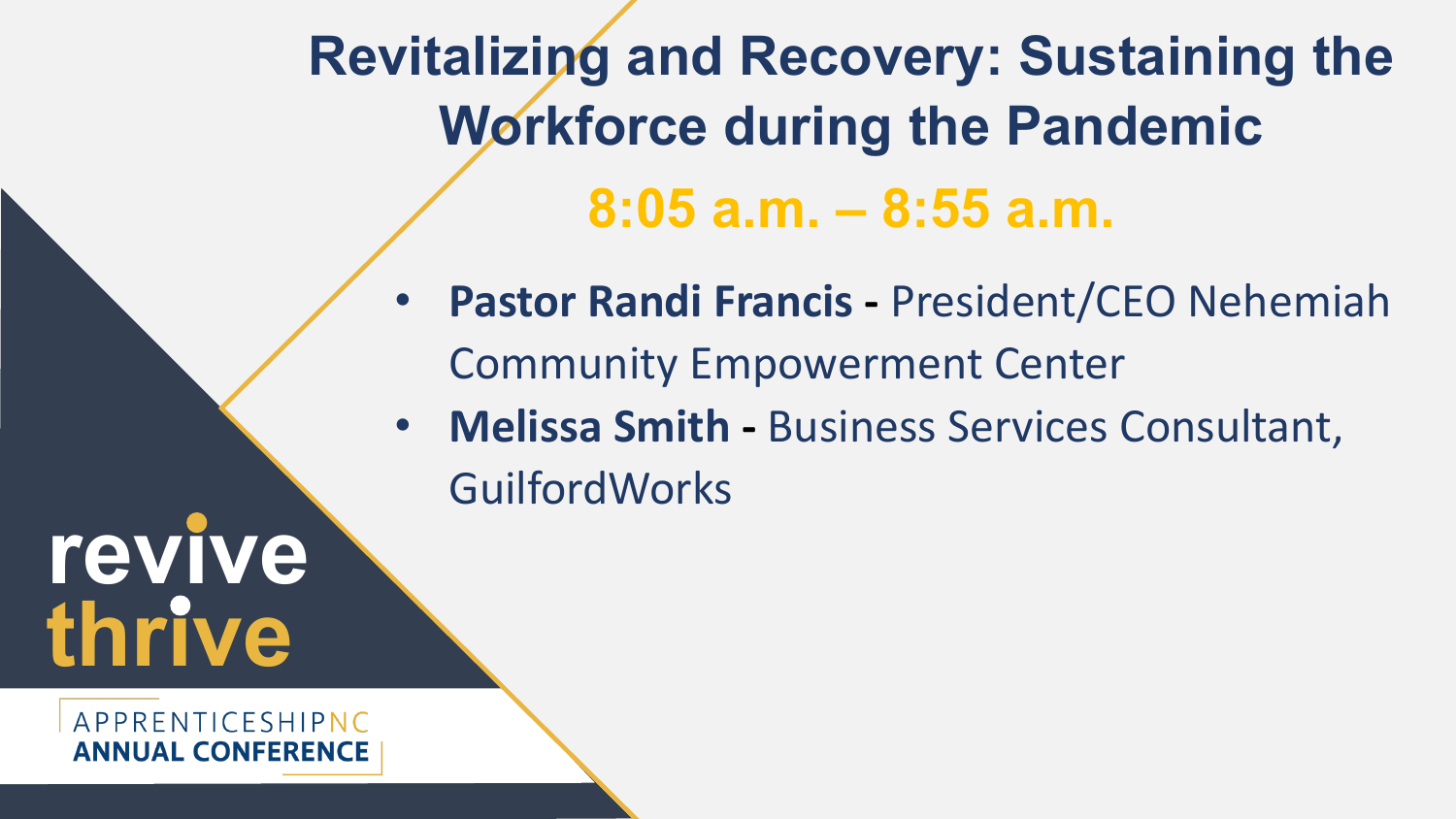Description: Description: Description: **thrive revive** 

## APPRENTICESHIPNC **ANNUAL CONFERENCE**

**Revitalizing and Recovery: Sustaining the Workforce during the Pandemic 8:05 a.m. – 8:55 a.m.**

**Pastor Randi Francis** President/CEO Nehemiah Community Empowerment Center

> *Pastor Randi Francis serves as vice president and executive director of the Nehemiah Community Empowerment Center located in Greensboro, N.C. Over the past 15 years of community leadership and experience in non-profit management, Randi always ensures the viability of accomplishing their mission: "Rebuilding and Restoring Communities and Families."*